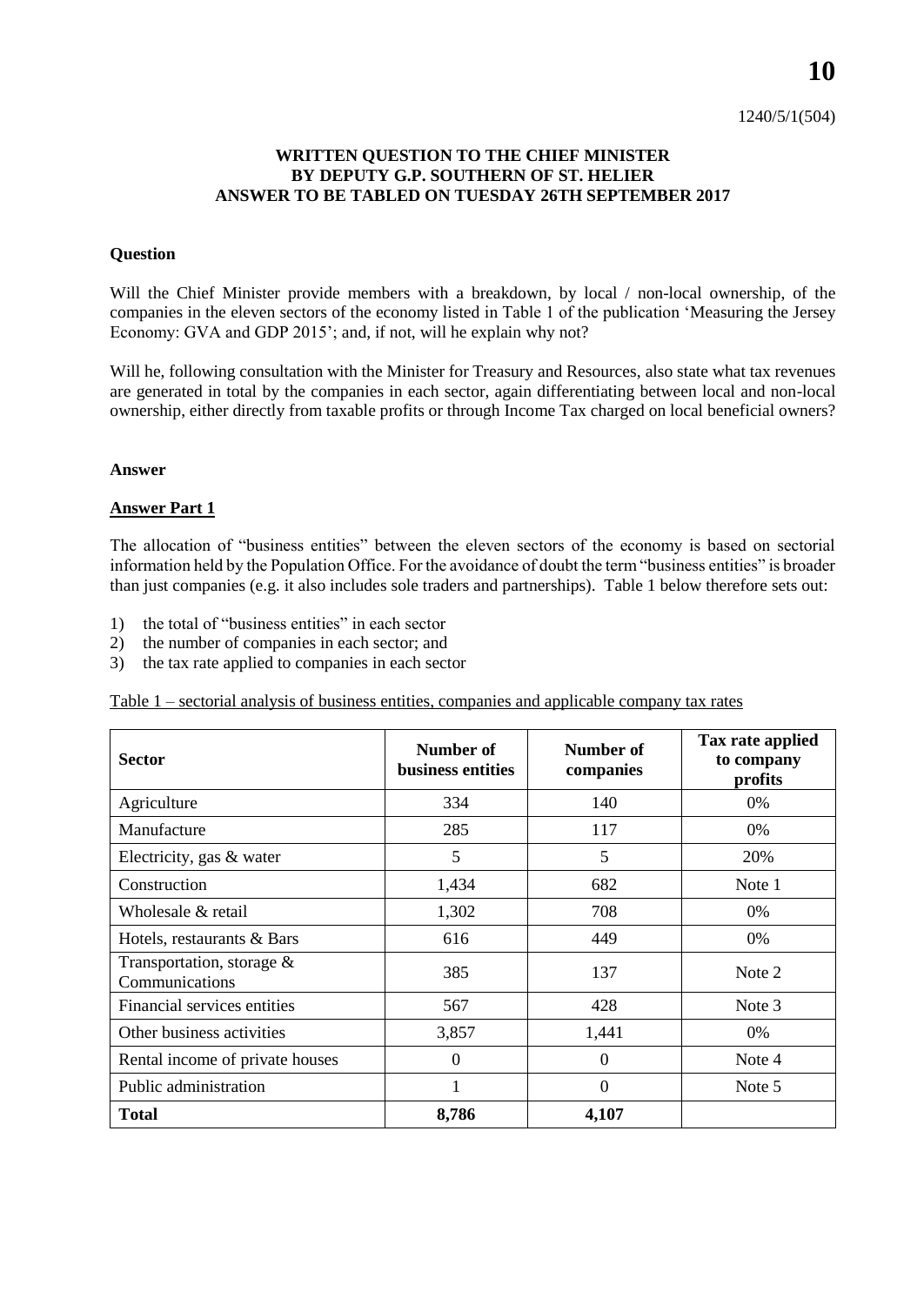Note 1: "Construction" includes property development and general building. Profits from property development are subject to tax at 20%. Companies engaged solely in general building are subject to tax at 0%.

Note 2: Companies licensed to run part or all of a public telecommunications system under the Telecommunications (Jersey) Law 2002 are subject to tax at 20%.

Note 3: The term "financial services company" is specifically defined within the Income Tax Law. *Prima facie* companies that fall within the definition are subject to tax at 10%. However not all the companies categorised as "finance services entities" by the Population Office will be within the definition of "financial services company" for the purposes of the Income Tax Law. Those companies that fall outside the definition in the Income Tax Law will be subject to standard 0% rate.

Note 4: This component of GVA comprises actual rent, paid by households living in private sector rental accommodation (entitled and registered) and also an *imputed* rent for owner-occupier households. Companies paying income tax at 20% on any profits from actual Jersey property rental activities.

Note 5: The States of Jersey are exempt from tax under Article 115(e) of the Income Tax Law.

A list of the names of the companies in each sector has been provided to the Taxes Office. The Taxes Office will subsequently undertake an exercise to analyse the companies shown in Table 1 into two further groups namely:

- a) those companies where a Jersey resident individual ultimately owns more than 2% of the ordinary share capital; and
- b) all other companies

This is a manual process and will take some time to complete. The analysis will be provided to States Members as soon as it is available.

# **Answer Part 2**

Table 2 below sets out the amount of income tax from those companies which are charged at a positive rate of tax for the year of assessment 2015.

| Table $2$ – analysis of 2015 company income tax based on company activity |  |  |  |
|---------------------------------------------------------------------------|--|--|--|
|                                                                           |  |  |  |

| <b>Company activity</b>                                             | Tax for year of assessment<br>2015 |  |  |
|---------------------------------------------------------------------|------------------------------------|--|--|
| Utility companies/quarrying companies/suppliers of hydro-carbon oil | £5 $m$                             |  |  |
| Companies receiving property rental income/property development     | £19m                               |  |  |
| Financial services companies                                        | £70 $m$                            |  |  |
| <b>Total</b>                                                        | £94m                               |  |  |

When undertaking the additional work in relation to Part 1, the Taxes Office will also analyse the figures shown in Table 2 between:

- a) those companies where a Jersey resident individual ultimately owns more than 2% of the ordinary share capital; and
- b) all other companies

The total income assessed on individuals from distributions from Jersey companies for the year of assessment 2015 was £178,823,973.